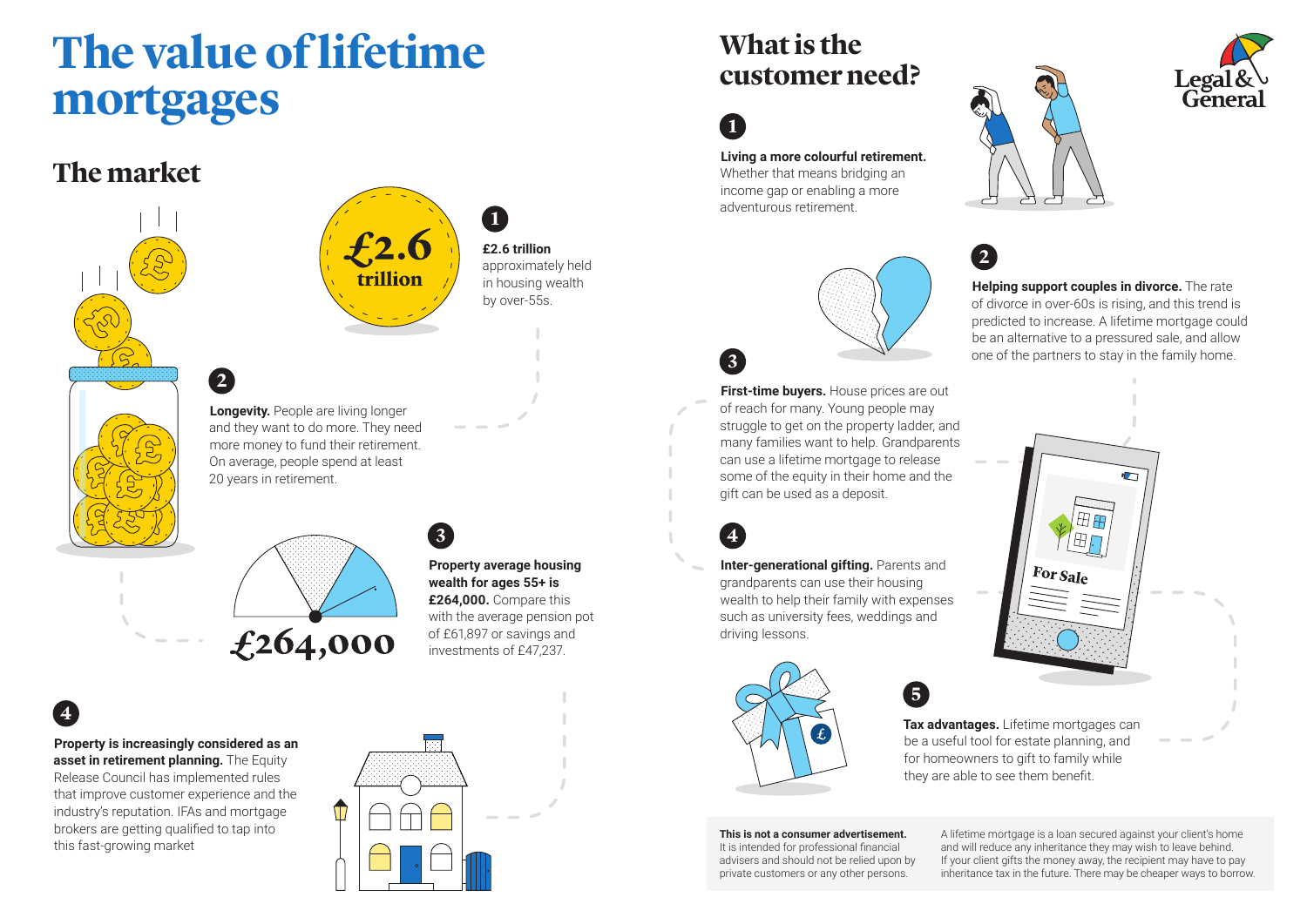## **Property millionaires John and June**

### There is an **emerging group of 'asset-affluent' people**,

who might not have particularly large incomes but, by virtue of the rising value of property, are now, effectively, millionaires. Helping individuals to maximise the management of their assets, including property and not just Pensions and Investments, is becoming increasingly important.

Not considering equity release could mean advisers missing an opportunity to grow their own business and equally, as a wider industry, not helping guide clients towards a solution which could give them a better quality of life in retirement.

"Our children will get our money when we die, but that's not the time they really need it. They need it now, when there are bills coming through the door and they've their own children to bring up. This is the best use we can make of the benefits we have gained of being able to buy a house like this back in 1991."

**– John, L&G Lifetime Mortgage Customer**



**[Find out more about](https://www.legalandgeneral.com/adviser/retirement/knowledge-hub/get-smarter-with-property-wealth/#video)  John and June's story** 

**In January, The Times estimated** there were 563,240 homes worth

more than £1 million in Britain.



**Of the 39,629 new property millionaires** created in 2020, just 6,657 were in the capital.